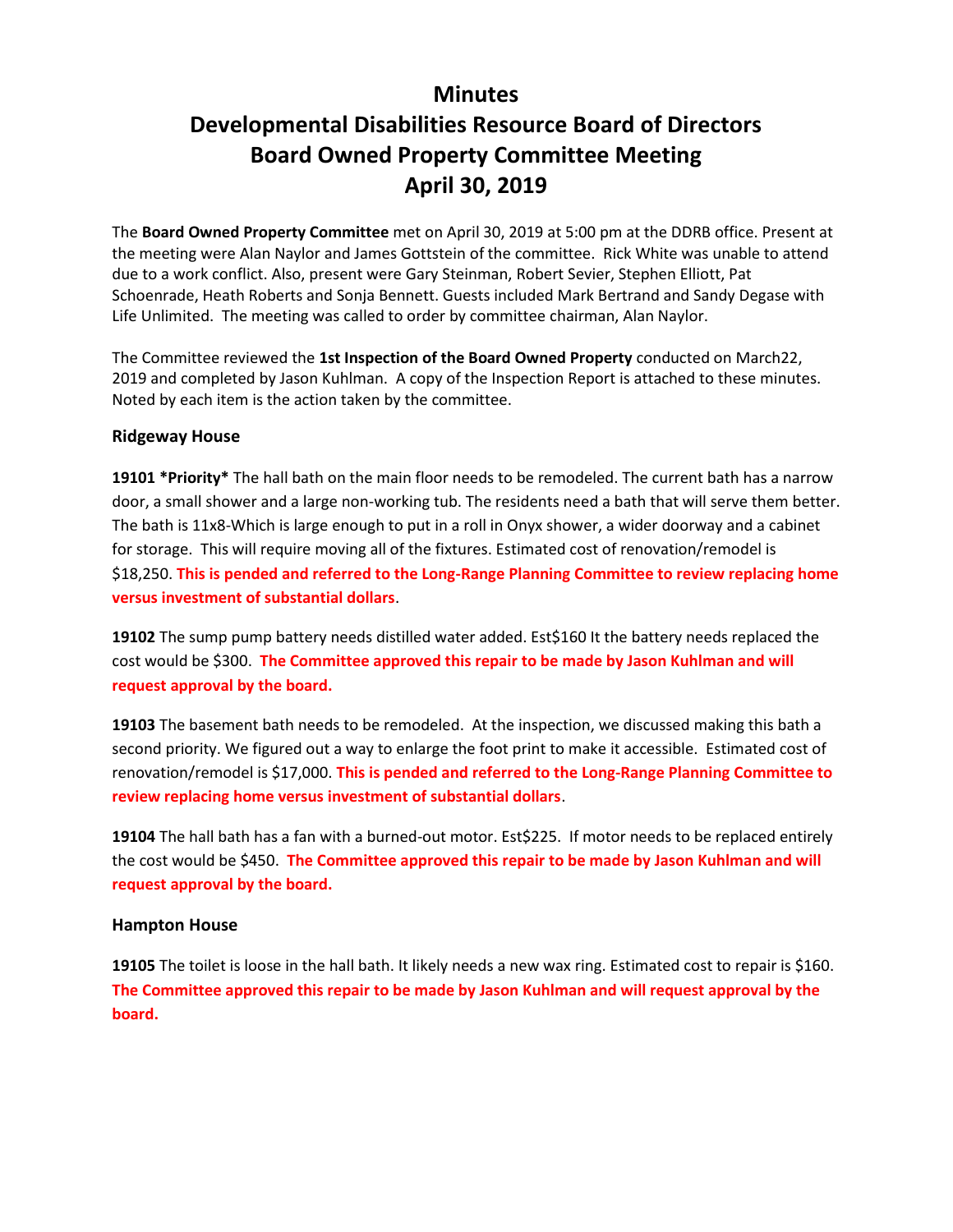**19106** The landscape in the front requires attention. There are 3 trees growing up in the bushes. The rose bush needs to be trimmed back. Estimated cost for this maintenance is \$200. **The Committee approved this repair to be made by Jason Kuhlman and will request approval by the board.**

#### **Liberty House**

**19107** There are several light bulbs burned out, including the one in the roll in shower. **The Committee referred these items to Sandy Degase with Life Unlimited to complete.**

#### **Kent Building**

**19108** The wood paneling on the entry wall and ceiling is buckling. The cause is likely high humidity in the building. We believe that the HVAC has been adjusted to correctly. This is something we need to monitor.

#### **ADDITIONAL Property**

#### **Northland House**

- 1. Mold Remediation Life Unlimited discovered that water had been leaking in the "livein" quarters' basement apartment. The carpet and flooring were removed from apartment. Upon inspection, mold was discovered at an unacceptable level downstairs but within acceptable ranges upstairs. All the residents of the home were moved to other locations and Life Unlimited has vacated the premises and does not intend to move any new residents to the home. Bids were acquired by Life Unlimited with the lowest bid being estimated at \$5,800 if there were no residents. **The Committee agreed to present this to the full board for discussion and approval.**
- **2. Property Appraisal –** The Committee approved the hiring of Tom Pryor to provide a current **appraisal of the property** for the purposes of selling the property at a cost of **\$500**. They also agreed that the house should be listed for sale in an "as-is" condition.

#### **Liberty House Easement**

**The Easement Agreement** as previously discussed and agreed upon has been **recorded with the county and a copy has been received** by DDRB. **Work** on the storm drainage easement is **scheduled to begin as weather permits**. Star Development is to contact Ryan Hicks with Life Unlimited to coordinate schedules prior to beginning any work.

#### **Kent Street Parking**

**No update** on this project at this time.